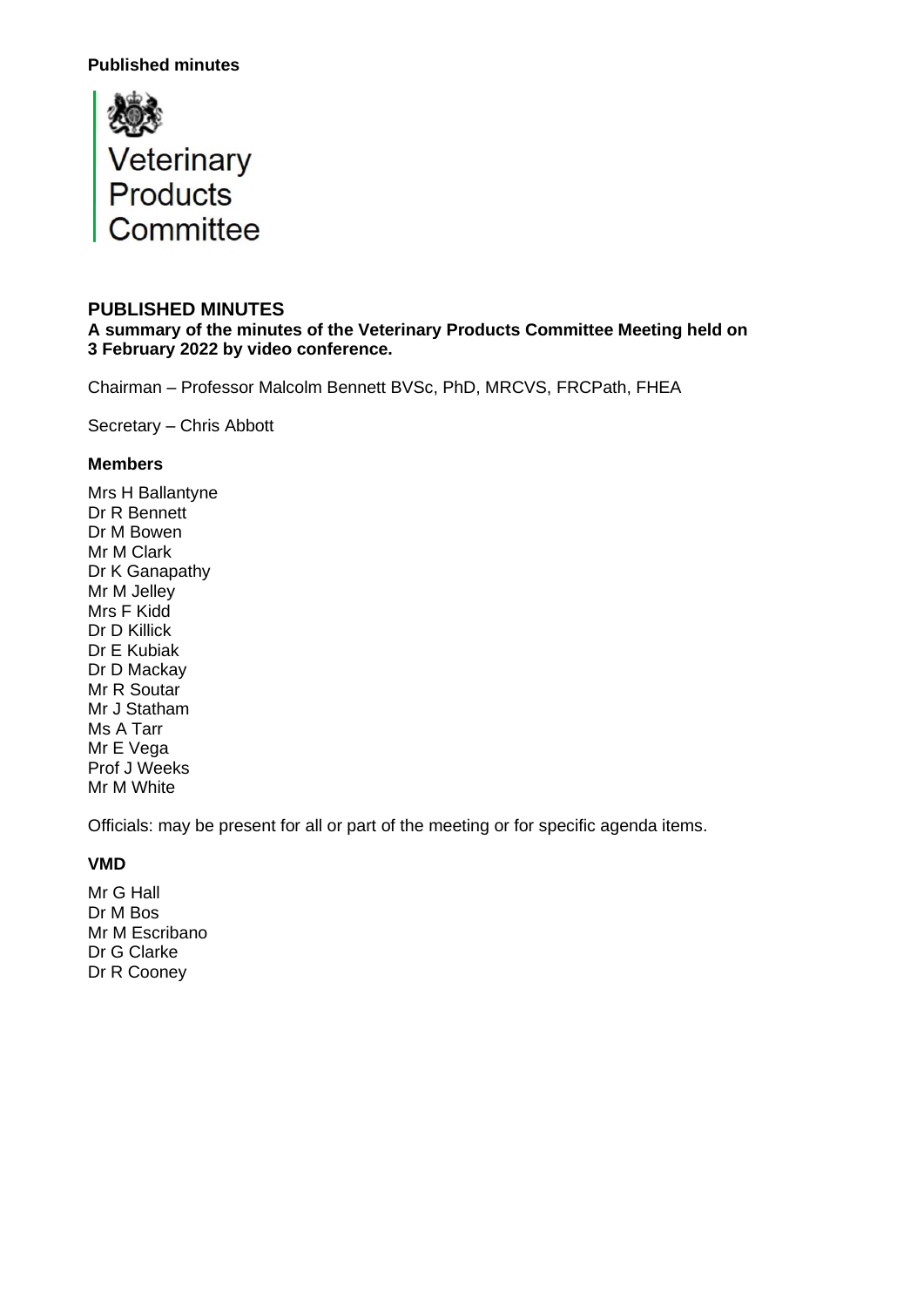- 1. Announcements and apologies for absence
- 2. Declaration of interests
- 3. Minutes of the meeting held on 28 September 2021
- 4. Matters arising from the minutes 4.1. Working group on ectoparasiticides 4.2. Anthelmintic resistance 4.3. Relationship with CVOs
- 5. UK Pharmacovigilance Report for August to November 2021
- 6. Evaluation of VMD assessment reports: results
- 7. Legislation update
- 8. Items for information
- 9. Horizon scanning
- 10. Any other business
- 11. Date of next meeting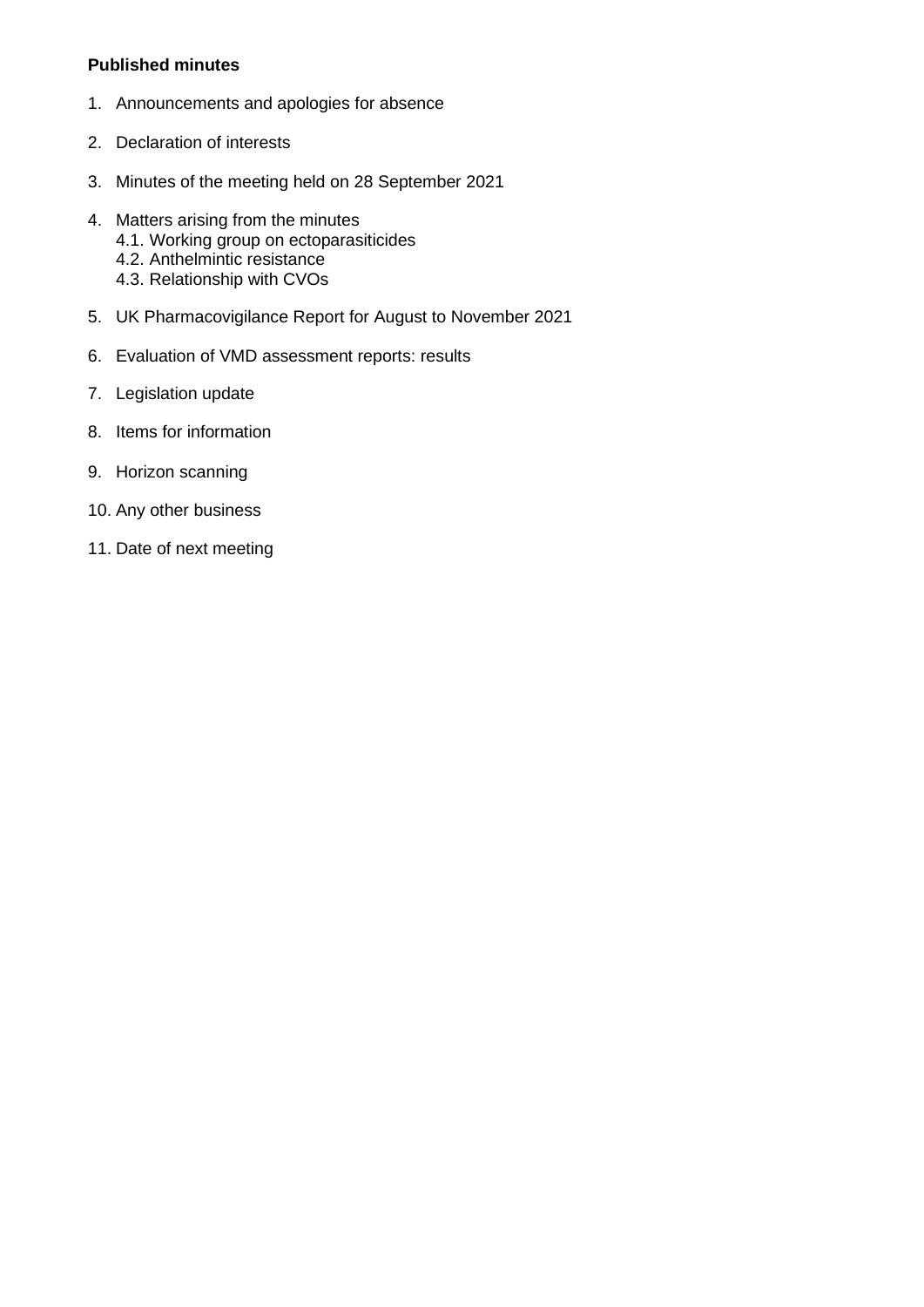# **1. Announcements and apologies for absence**

- 1.1. The Chairman reminded Members and Officials that all papers, unless otherwise indicated, and discussions of the Committee are confidential. No information relating to the proceedings of the Committee or papers presented to the Committee may be divulged to any third party.
- 1.2. The Chairman welcomed four new members to the Committee: Dr Mark Bowen, Michael Clark, Dr Kannan Ganapathy and Fiona Kidd.
- 1.3. Apologies for absence had been received from Dr Burnett and Dr Chang.

# **2. Declaration of interests**

2.1. The Chairman reminded Members of the procedure for declaring interests at VPC meetings. The interests declared were noted.

# **3. Minutes of the meeting held on 28 September 2021**

3.1. The Committee had cleared the minutes of the May meeting by correspondence and the summary minutes were available on the VPC website [\(www.gov.uk/government/organisations/veterinary-products-committee/about/membership\)](http://www.gov.uk/government/organisations/veterinary-products-committee/about/membership).

# **4. Matters arising from the minutes**

- 4.1. Minute 5.1.1: Working group on ectoparasiticides
	- 4.1.1 It was noted that the Environment Agency's report on their findings in regards to the sources of pollution of waterways is due to be published soon and academic research into contamination by substances found in ectoparasiticides is ongoing. The pharmaceutical industry is also doing a lot of work in this area and it is clear that they and regulators have responsibility for finding solutions together.
- 4.2. Minute 5.1.2: Unauthorised use of medicines on horses
	- 4.2.1 VMD is looking into several reports they have received on the unauthorised use of small animal products on horses and asked that members pass on any further evidence they find.
- 4.3. Minute 5.3.1: Anthelmintic resistance
	- 4.3.1 Members had criticised a widely published article by the pharmaceutical industry which they felt had encouraged the excessive use of anthelmintics for dogs. The Chairman would draft a response to NOAH for VMD to review.
- 4.4. Minute 12.4: Relationship with Chief Veterinary Officers (CVOs)<br>4.4.1 Following a question raised at the last meeting. VMD co
	- 4.4.1 Following a question raised at the last meeting, VMD confirmed that it maintains strong relationships with the CVOs in the UK and that it actively engages with them on issues of specific interest.

# **5. The UK Pharmacovigilance report for August to November 2021**

## 5.1. **Introduction**

- 5.1.1 The Committee considered and commented upon the Pharmacovigilance Report for August to November, which was presented by the head of the VMD's Pharmacovigilance Unit, Miguel Escribano.
- 5.1.2 He explained that the format of these reports might change in the future because of the implementation of a new IT system in the VMD, which might allow for different types of analysis of the data; and also, to accommodate changes on the way pharmacovigilance signals are registered in the EU. Any suggestions to improve the format of these reports is welcome.
- 5.1.3 Dr Kubiak asked if it was possible to add for how long the medicines concerned in the adverse events have been available in the market.
- 5.1.4 Mr Bowen asked if the species of the animal(s) affected by the adverse reaction could be included in the reports.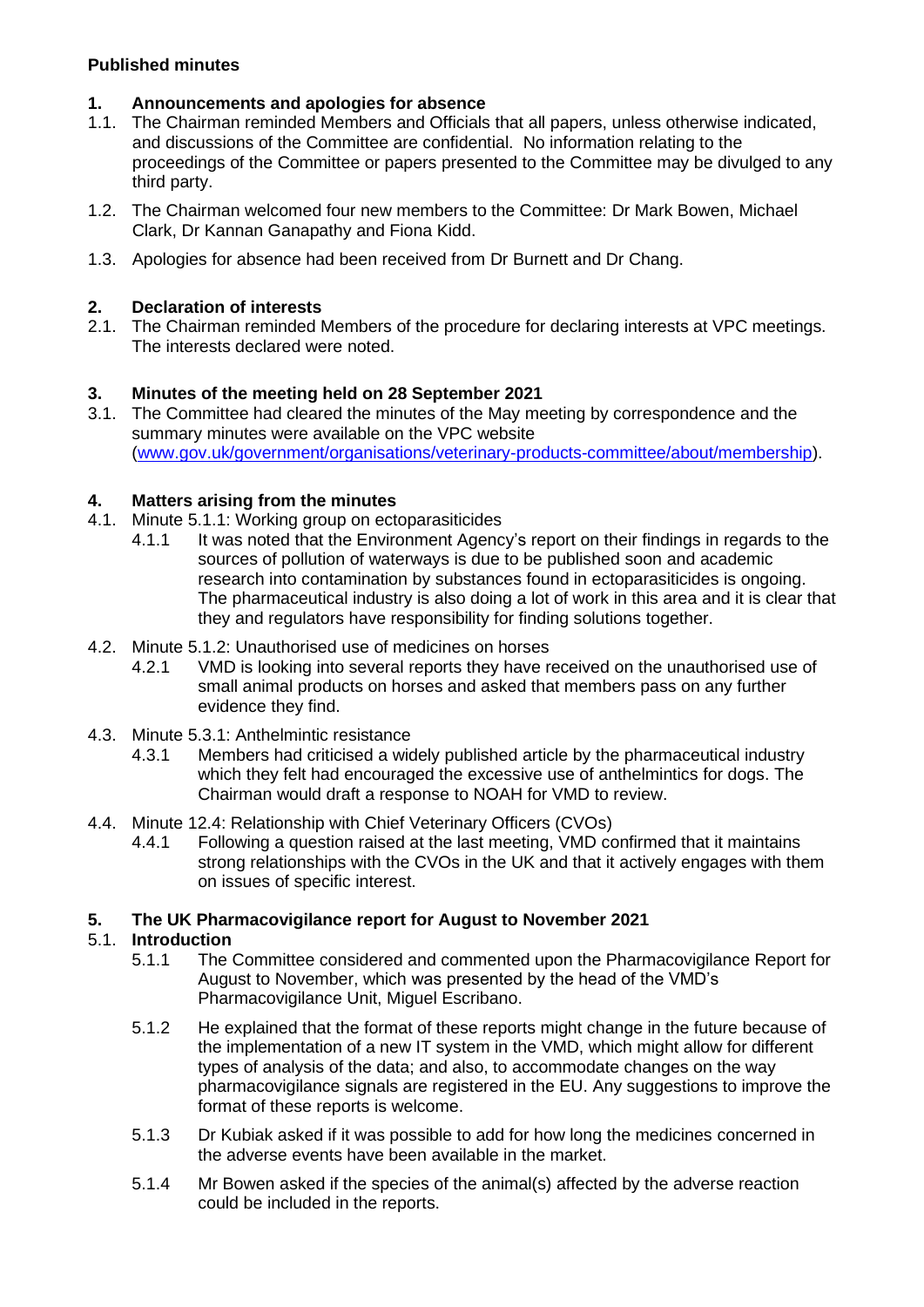- 5.1.5 Dr Killick questioned what is the meaning of products that are highlighted as being monitored and for how long these are monitored. Mr Escribano clarified that products that are monitored are effectively being put "on alert" on the database, because we have identified a concern with the use of this product. This is not sufficiently important to take immediate action, but it is important that we continue to monitor this issue so we can include this concern on our next benefit:risk assessment for that particular product. Alerts that are ongoing for a period of 12 months and for which no similar signal has been detected during this period are removed from our signal log. It was explained that the pharmacovigilance team keeps a log of both the products that are being monitored and of the regulatory outcomes such as variations to the product literature that derive from pharmacovigilance activities.
- 5.1.6 Dr Killick also asked if some summary statistics could be provided with the human adverse event reports to have a better overview of the number of cases that are affecting users of animal medicines.
- 5.1.7 VMD welcomed all the suggestions to improve the pharmacovigilance reports that are sent to VPC and will try to improve them for the next meeting.

### 5.2. **Suspected adverse event reports in humans**

5.2.1 No particular comments or questions were raised regarding suspected adverse event reports in humans.

### 5.3. **Suspected adverse event reports in animals**

5.3.1 No particular comments or questions were raised regarding suspected adverse event reports in animals.

### 5.4. **Environmental incidents**

5.4.1 No particular comments or questions were raised regarding environmental incidents.

#### **6. Evaluation of VMD assessment reports: results**

6.1. The Committee reviewed the summary of members' evaluation of four products selected at the last meeting for its annual quality exercise and agreed to give the VMD's assessments an overall substantial rating, finding that they had been carried out to an adequate and effective standard. It particularly congratulated VMD on the work it had done dealing with new technologies. VMD will respond in writing after the meeting to comments and questions raised by members.

#### **Action Point 3**

6.2. VMD reported that it aims to become a global centre for product assessment and has established working relationships with Canada and New Zealand to jointly look at applications.

# **7. Legislation update**

- 7.1. VMD will be holding informal workshops with stakeholders to set out its current thinking regarding changes to the Veterinary Medicines Regulations before the public consultation is held later this year and will invite members to attend. The new EU regulations for veterinary medicines and medicated feed do now apply in the EU.
- 7.2. Mr Soutar noted that products used under the cascade for fish require long withdrawal periods and asked if any amendments to the legislation in this area will be made. VMD agreed to consider further.
- 7.3. Mr Statham highlighted concerns about maintaining the supply of analgesics and anaesthetics in the livestock sector and Mr White noted that obstacles to availability of products for pigs will have a big impact and could lead to some products being withdrawn. VMD confirmed it is looking into a number of issues which can adversely affect supply of medicines with the aim of maintaining availability.